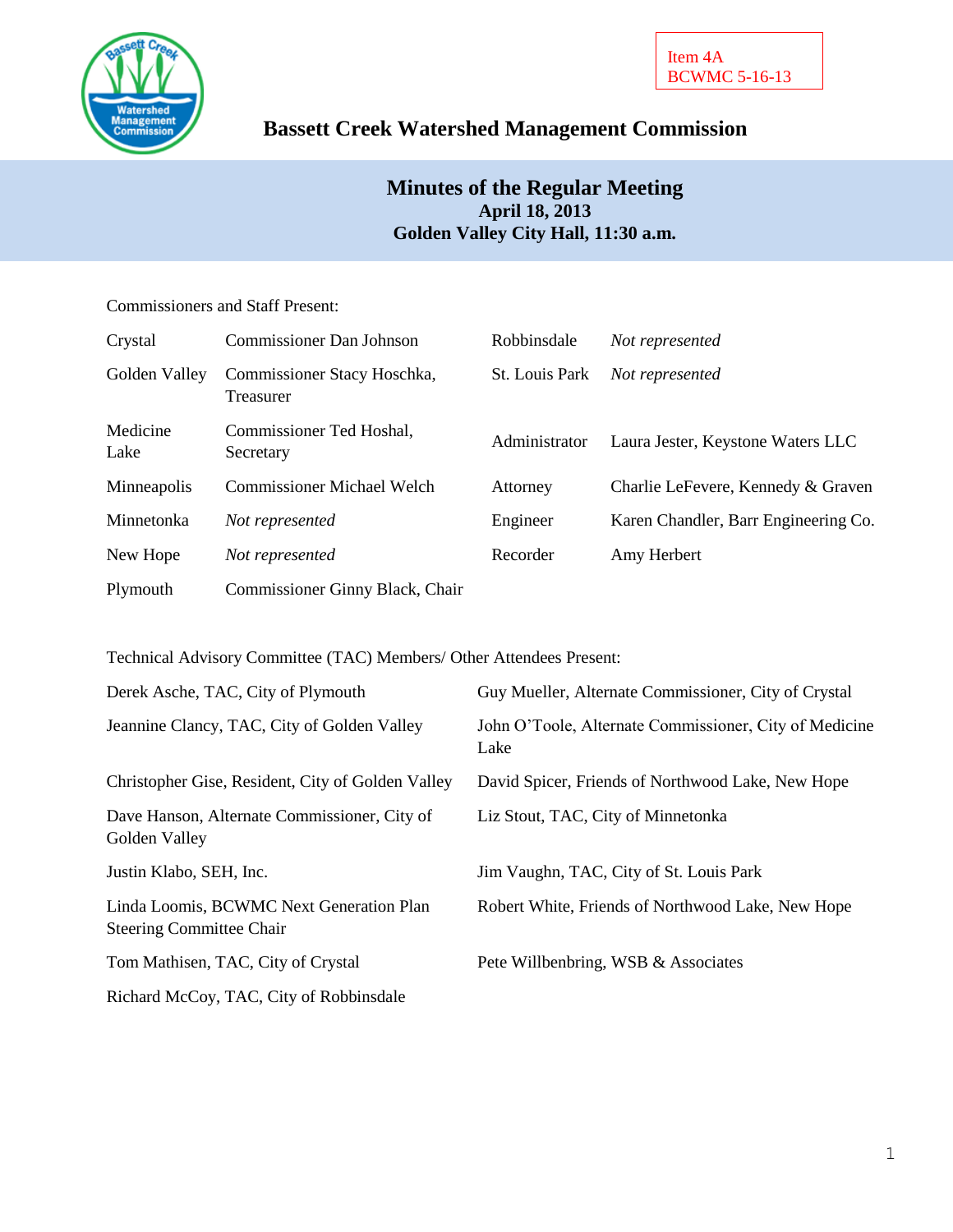## **1. CALL TO ORDER AND ROLL CALL**

On Thursday, April 18, 2013, at 11:34 a.m., Chair Black called to order the meeting of the Bassett Creek Watershed Management Commission (BCWMC) and asked for roll call to be taken. The cities of Minnetonka, New Hope, Robbinsdale and St. Louis Park were absent from the roll call.

### **2. CITIZEN FORUM ON NON-AGENDA ITEMS**

Robert White of the Friends of Northwood Lake in New Hope introduced himself, described the goals of the Friends of Northwood Lake, and mentioned his history of volunteering with the BCWMC's sponsored CAMP monitoring of Northwood Lake. David Spicer of the Friends of Northwood Lake introduced himself. Guy Mueller, BCWMC alternate commissioner from the City of Crystal, introduced himself.

#### **3. AGENDA**

Commissioner Hoschka moved to approve the agenda. Commissioner Johnson seconded the motion. The motion carried unanimously 5-0 [Cities of Minnetonka, New Hope, Robbinsdale, and St. Louis absent from vote].

#### **4. CONSENT AGENDA**

Commissioner Welch requested the removal of item 4E – Approval of Hennepin County Request to extend major plan amendment comment period – from the Consent Agenda. The Commission agreed. Commissioner Welch moved to approve the Consent Agenda as amended. Commissioner Hoshal seconded the motion. The motion carried unanimously 5-0 [Cities of Minnetonka, New Hope, Robbinsdale, and St. Louis absent from vote].

[The following items were approved as part of the Consent Agenda: the March 21, 2013, BCWMC meeting minutes, the April Financial Report, payment of the invoices, and approval of the 2013 CAMP contract with the Metropolitan Council.]

The general and construction account balances reported in the April 2013 Financial Report are as follows:

| <b>Checking Account Balance</b>                  | \$723,109.26       |
|--------------------------------------------------|--------------------|
| TOTAL GENERAL FUND BALANCE                       | \$723,109.26       |
| TOTAL CASH & INVESTMENTS ON-<br>HAND $(4/11/13)$ | \$2,946,484.10     |
| CIP Projects Levied – Budget Remaining           | $(\$3,524,544.50)$ |
| <b>Closed Projects Remaining Balance</b>         | $(\$578,060.40)$   |
| 2013 Anticipated Tax Levy Revenue                | \$986,000.00       |
| <b>Anticipated Closed Project Balance</b>        | \$407,939.60       |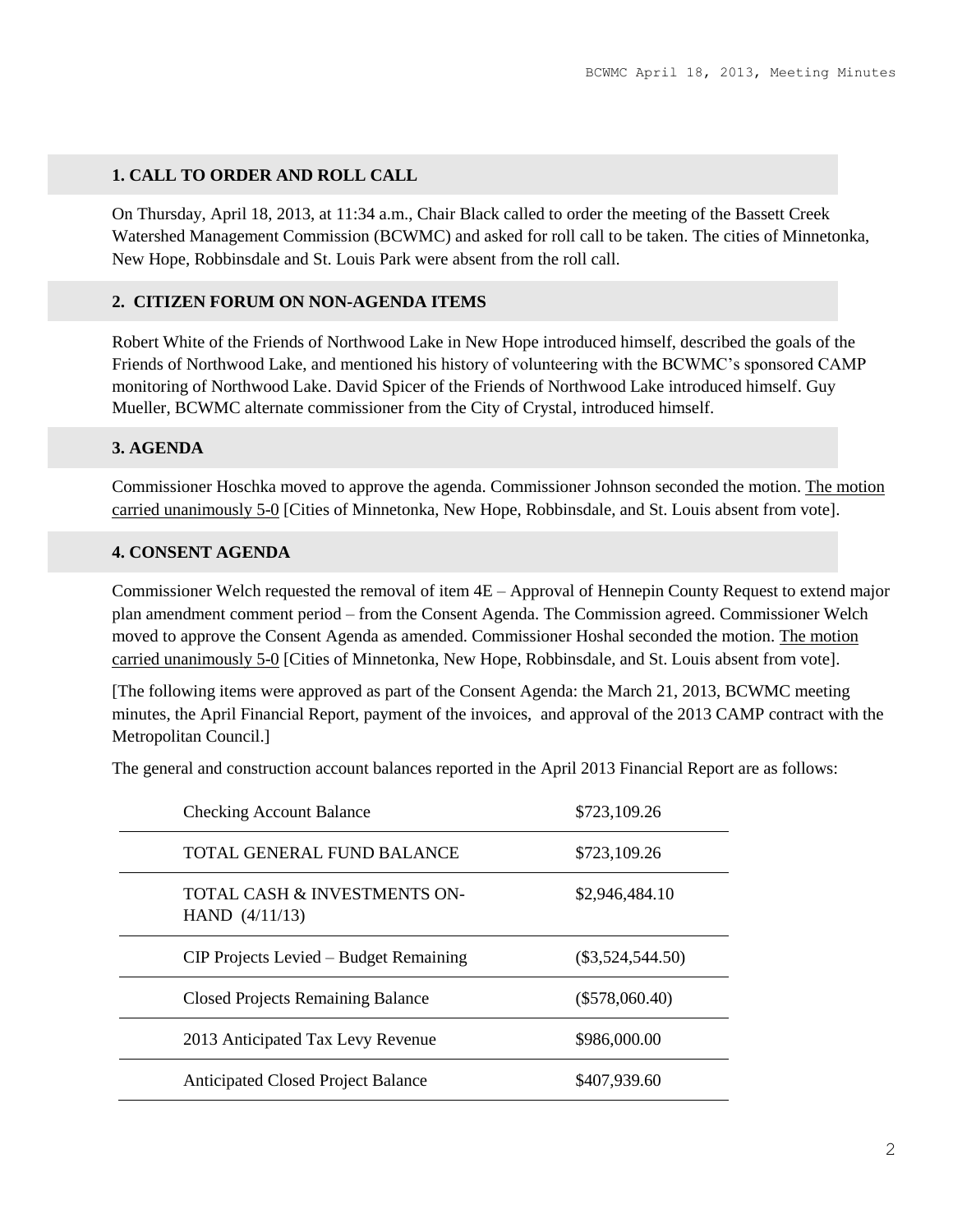#### **5. NEW BUSINESS**

**A. Clarification of Open Meeting Law with Regards to Electronic or Telephone Participation.** Mr. LeFevere said that the Open Meeting Law applies to the Commission and its Committees. He explained that those groups can conduct meetings where people participate remotely, but it is difficult to comply with the law because law requires that the members of the governing body, no matter the location of each member, must be able to hear and see one another and hear and see all discussion. He said that in addition, members of the public must be able to hear and see all discussion and all votes of the members of the governing body. Mr. LeFevere said that you would need an audiovisual device set up in order to meet the requirement and recently it was ruled that Skype can be used to meet the requirement. He said he thinks it would be difficult to make Skype work for a group this large. He said that using only a telephone would not meet the requirements of the Open Meeting Law. Mr. LeFevere said that if someone wanted to listen in to the meeting but not participate or speak, then it would be fine to use a conference call for listening in, but not for participating.

#### **B. TAC Recommendations.**

i. Lakeview Park Pond. Mr. Asche said that the TAC met on April  $4<sup>th</sup>$  and discussed the Lakeview Park Pond project in Golden Valley that would treat stormwater runoff draining to Medicine Lake and where currently no stormwater treatment exists. He reminded the Commission that there was a feasibility report on the project prepared in 2004 and updated in 2011. He commented that the report addressed the project at the concept level. Mr. Asche said that the primary issue to be addressed by the project is flooding and the other issue to be addressed is water quality. He said that last year in its levy request to Hennepin County, the BCWMC requested \$162,000 for the \$196,000 project, which will be payable to the Commission this year.

Mr. Asche described the four project design options that the City of Golden Valley and the project's consultant, SEH, Inc., investigated: a parallel trunk storm sewer system, a partial build for ponding, which would collect water from about half of the area, a full build for ponding, and home buyouts in the area. He described the TAC's discussion and reported that the TAC recommends the full build out, which would bring the cost of the project from about \$200,000 to approximately \$400,000.

Justin Klabo of SEH provided a summary of the four design options, described Golden Valley's preferred design option of the full build, and addressed extensive questions and concerns from the Commission. Mr. LeFevere asked what would happen if the soils of the project site move and impact the houses adjacent to the project site. The group discussed the possibility of the soils moving. Chair Black said that before she votes she would like SEH to have a discussion with its geotechnical engineer and bring the information to the Commission. Ms. Clancy noted that at one point the City looked at designing the project solely to reduce flooding, instead of a water quality pond, and restoring the area with natural grasses; but the water quality pond could help address nutrient impairments in Medicine Lake. Chair Black asked SEH to come to the Commission's May meeting to respond to the concerns raised today by the Commission.

Chair Black said that in regard to the approximate \$200,000 project cost gap, the Commission could draw funds from its Closed Project Account. She said that doing so would draw down that account below the \$250,000 minimum that the Commission set for that fund. Mr. Asche said that the TAC discussed that point and did not have any issues with going below that \$250,000 minimum.

Chair Black said that at the May meeting the Commission will continue its discussion about the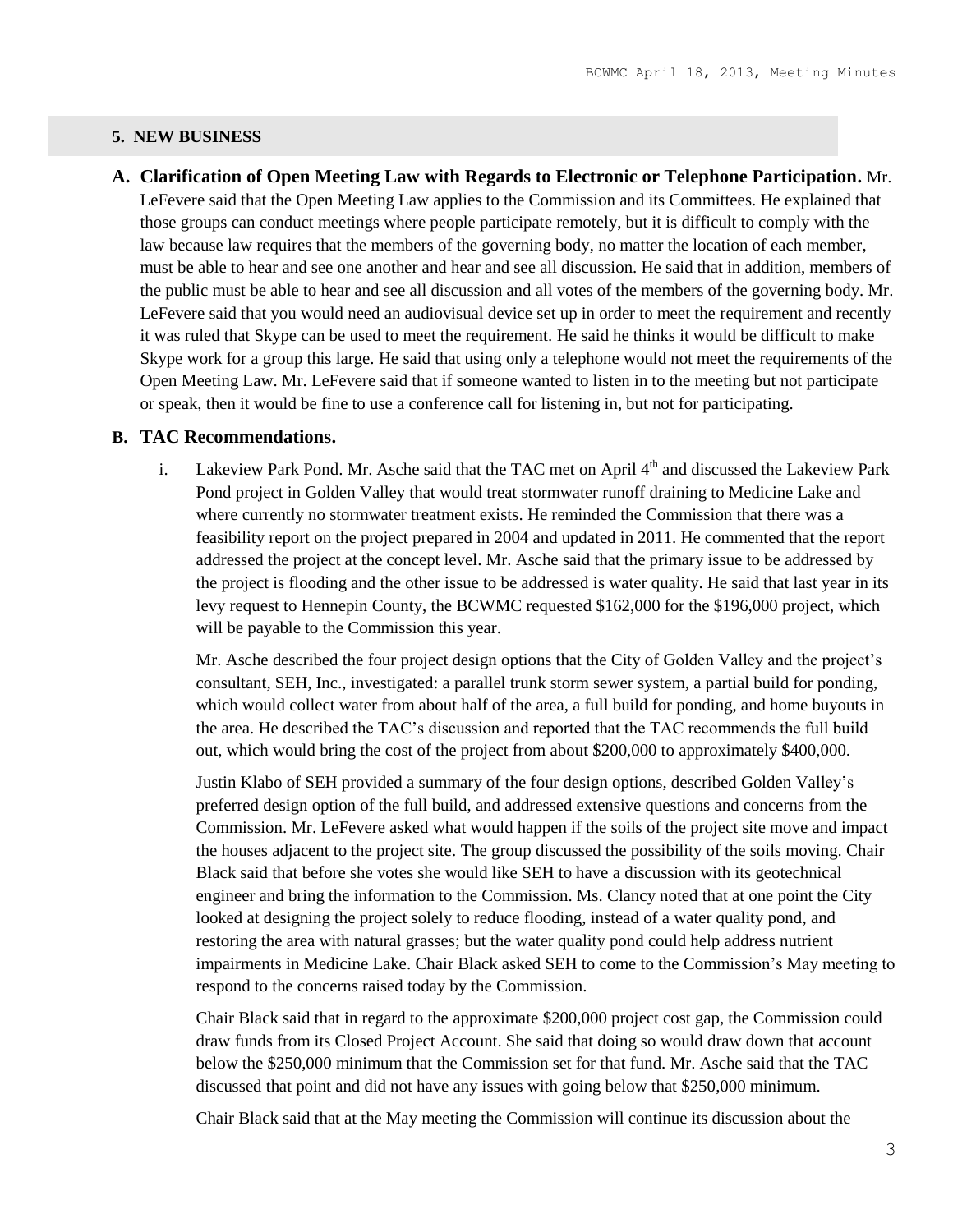project. There was consensus that it was appropriate to use Closed Project funds to cover the additional costs of the project due to the special circumstances. The group also recognized this was a good opportunity to improve the water quality of Medicine Lake.

- ii. XP-SWMM Model and P8 Model Completion. Mr. Asche said that the TAC recommends a presentation of the models by the Commission Engineer to the TAC at its June 6<sup>th</sup> meeting and present the models to the Commission at one of its future meetings. Chair Black asked why the models aren't coming in front of the Next Generation Plan Steering Committee. Ms. Chandler said that she is sure the models will get incorporated into the plan since modeling will be addressed but she doesn't see that the Plan Steering Committee needs to make any decisions. She said the model results need to be accepted by the Commission, first. Ms. Chandler indicated the Commission should consider how the results will be used and maintained and that information will get carried into the plan. The Commission indicated agreement to the TAC's recommendation.
- iii. Improving the BCWMC Finance/ Budgeting Reporting. Mr. Asche stated that several months ago the Commission authorized the TAC to look into the financial reports and determine if any changes or additions could be made to the reports to make them more useful. He said the TAC had a great discussion on this topic and talked about how the Commission accounts for funds that are left over from one budget year into another. He said that for the funds that accrue each year like the channel maintenance, long-term maintenance, and TMDL funds, the running totals could be listed on the financial report. The Commission indicated consent to the TAC's recommendation.
- iv. Watershed Tour Sites. The Commission discussed and finalized its tour stops: WOMP station, Tunnel entrance, Sweeney Lake outlet, Stream restoration site (post construction), and Crystal Lake treatment plant. The Commission set its tour date and time for Monday, June  $24<sup>th</sup>$  at 1:00 p.m.
- v. Next TAC meeting. Chair Black announced that the next TAC meeting will be on Thursday, June  $6<sup>th</sup>$ and the TAC will discuss the XP-SWMM and the P8 models. She said that an item on the TAC's future items list is the phosphorus budgeting in the watershed. Chair Black brought up the fact that the Commission doesn't always annualize the cost of projects, like a pond versus a rain garden and amount of phosphorous removed, and it would be helpful to have such information to facilitate comparison of the projects. She said it would be helpful for the TAC to look at this issue. Chair Black said that the Next Generation Watershed Management Plan should be on the TAC's agenda on an asneeded basis.
- **C. Approve 2012 Annual Report.** The Commission provided comments on the draft report and authorized staff to make the changes. Commissioner Welch moved to approve the annual report with the changes discussed and to authorize staff to submit the report to BWSR (the Minnesota Board of Water and Soil Resources). Commissioner Johnson seconded the motion. The motion carried unanimously 5-0 [Cities of Minnetonka, New Hope, Robbinsdale, and St. Louis absent from vote].

### **6. OLD BUSINESS**

**A. Briarwood/Dawnview Water Quality Improvement Project: Golden Valley - Presentation of Final Feasibility Report and Select Option for CIP Project.** Pete Willenbring of WSB & Associates described the project and its goal to improve the quality of the water discharged from the Briarwood/Dawnview watershed. He reviewed the five options investigated, which are described in detail in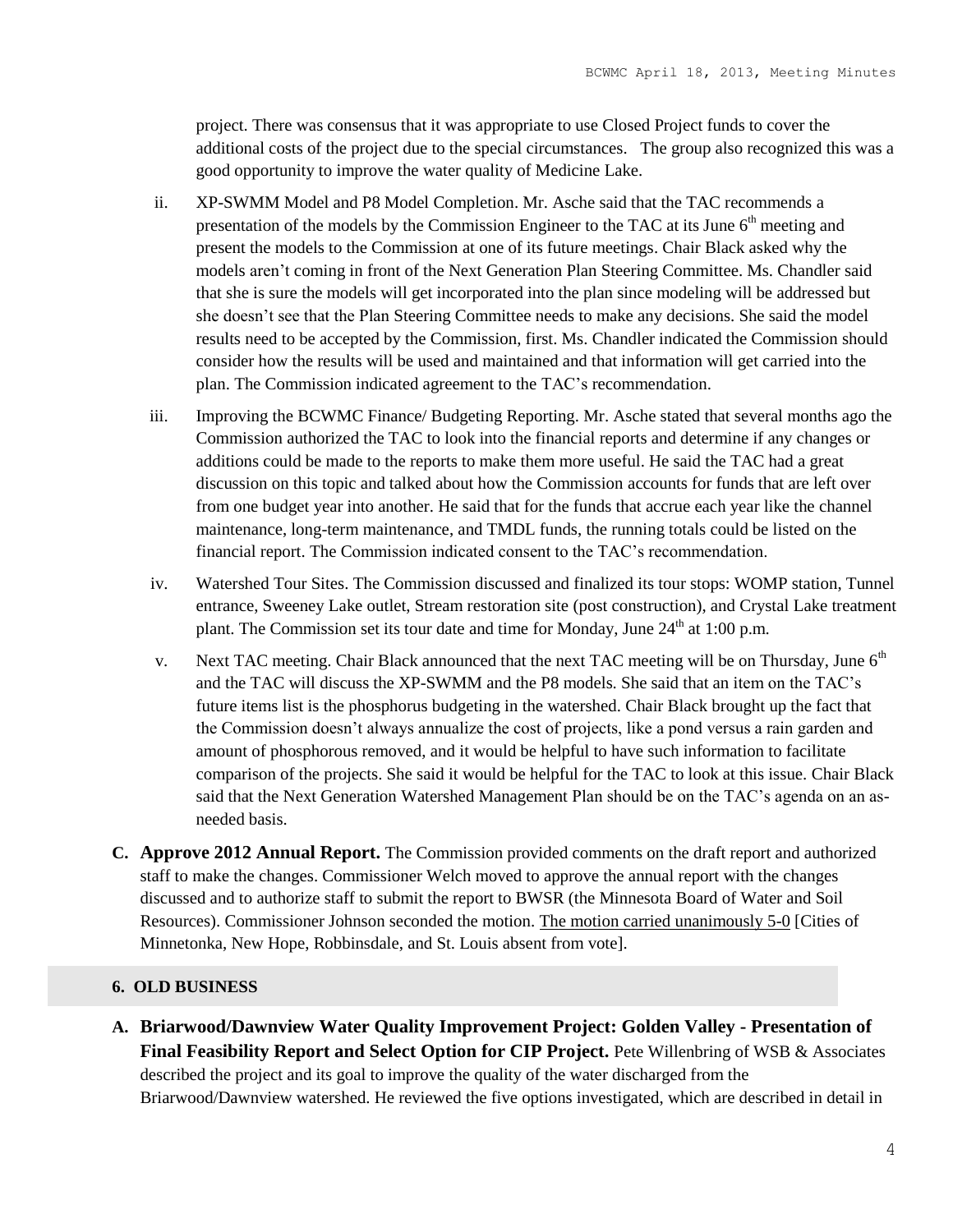the final feasibility report. Mr. Willenbring recommended option number 5: Construct stormwater retention and treatment pond with deadpool storage and iron-enhanced filtration system. This is the option preferred by the City of Golden Valley. In response to Commissioner Welch's question on the topic, Mr. Willenbring confirmed that option number 5 includes an official wetland delineation in the course of the project.

Mr. Mathisen asked about the life-span of the iron filings. Mr. Willenbring said that reports vary but the idea is to let the sand filter operate as long as it can. He said that it would be approximately 20 years before the sediment would need to be cleaned out of the pond and perhaps the iron filings would be replaced when the sediment is cleaned out. Mr. Willenbring responded to some questions from Commissioner Hoshal regarding impact to private properties in the area. Commissioner Welch asked Ms. Chandler for the Commission Engineer's thoughts on the project. Ms. Chandler said that everything discussed at the TAC meeting has been addressed, such as the maintenance of the iron filter. She said that the final feasibility report contains annual maintenance costs and the costs for option 5 are higher than the other options so she is assuming that it contains the costs for maintaining the filter. Ms. Chandler indicated she is comfortable with option 5 as it provides the most water quality improvements for the investment.

Commissioner Hoschka moved to accept the feasibility report and to move forward with implementing option 5. Commissioner Welch seconded the motion. Commissioner Hoshal asked for more detail about the cost of option 2. Mr. Willenbring responded. Commissioner Welch asked Golden Valley if it anticipates any difficulties with Hennepin County regarding the land. Ms. Clancy responded no. The motion carried unanimously 5-0 [Cities of Minnetonka, New Hope, Robbinsdale, and St. Louis absent from vote].

**B.** Major Plan Amendment. Ms. Chandler reported that on June 11<sup>th</sup> Hennepin County will be considering approval of the Commission's Major Plan Amendment. She said that if the Commission is comfortable with setting the maximum levy for 2014 projects today, then it could be acted upon at the County's June  $11<sup>th</sup>$ meeting as well. Alternatively, the Commission could set its maximum levy at its May or June Commission meeting. Ms. Chandler reminded the Commission that in addition to project construction costs, the Commission incurs costs for feasibility studies, plan amendments, grant applications and administration, and follow up tasks in the pre-construction phase. The Commission considered the costs of the projects slated for next year's levy:

| Project                          | <b>Item</b>                                                        | Cost       |
|----------------------------------|--------------------------------------------------------------------|------------|
| Briarwood/Dawnview               | Construction                                                       | \$234,000  |
|                                  | Feasibility study                                                  | \$11,700   |
|                                  | Costs Expended (per financial report)                              |            |
|                                  | Project Total:                                                     | \$246, 600 |
| Twin Lake Alum Treatment         | Construction                                                       | \$148,000  |
|                                  | Feasibility study                                                  | \$7,300    |
|                                  | Project Total:                                                     | \$155,300  |
| <b>Schaper Pond Improvements</b> | Construction                                                       | \$550,000  |
|                                  | Feasibility study/ plan amendment/<br><b>BCWMC</b> follow up tasks | \$44,900   |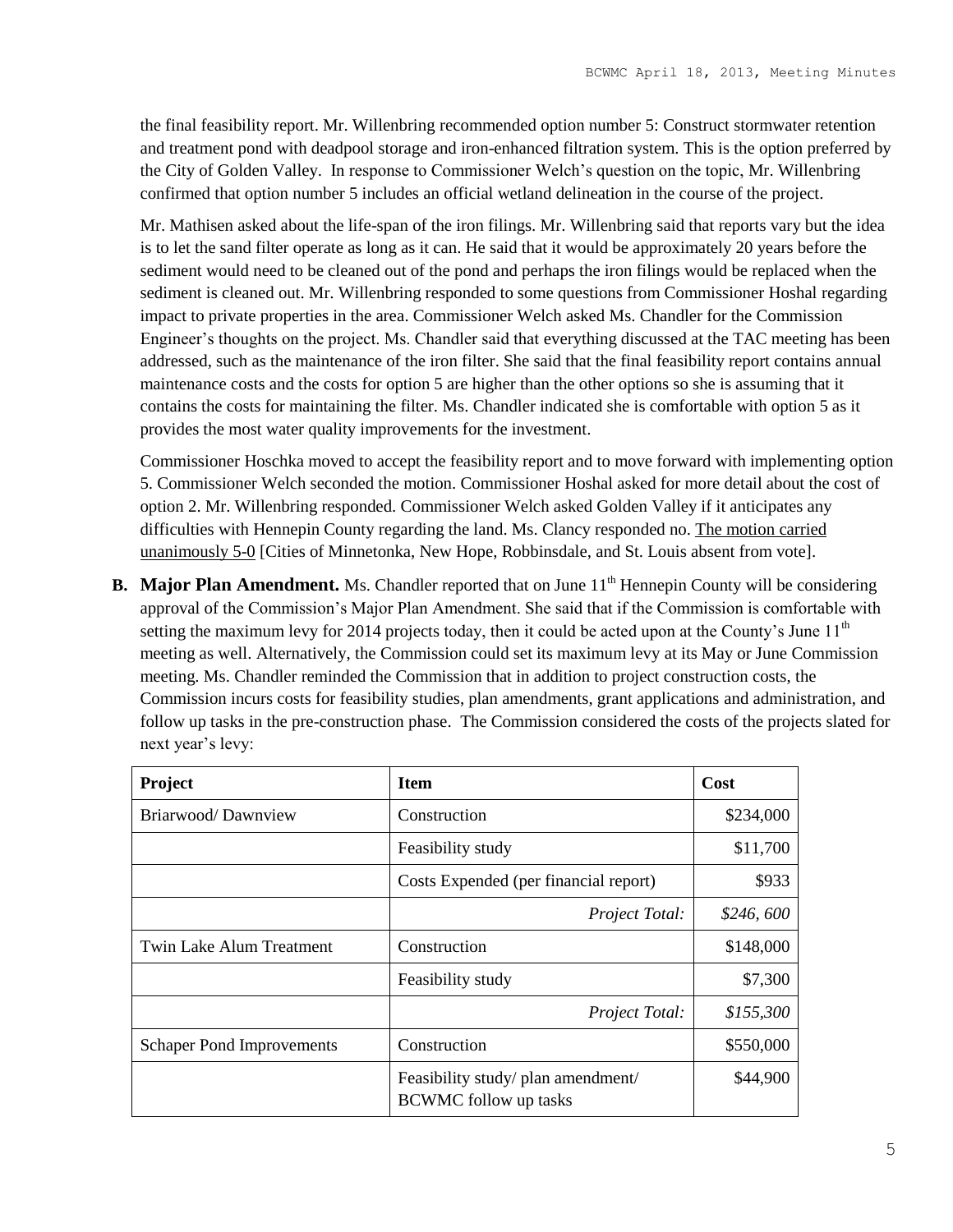| Project Total:                            | \$594,900 |
|-------------------------------------------|-----------|
| <b>Grand Total 2014 CIP Project Costs</b> | \$996,900 |

Ms. Chandler recommended the Commission set the maximum levy at \$1,000,000. Commissioner Welch moved to set the maximum levy for the 2014 CIP projects at \$1,000,000. Commissioner Johnson seconded the motion. The motion carried unanimously 5-0 [Cities of Minnetonka, New Hope, Robbinsdale, and St. Louis absent from vote].

Ms. Chandler said that she typically provides the levy number to Joel Settles at Hennepin County and will do so as long as the Commission approves. The Commission indicated approval. Commissioner Welch asked that Ms. Chandler notify the Commission of the date of the County's hearing on the Commission's plan amendment and maximum levy request. Ms. Chandler said that it would be the County's May  $14<sup>th</sup>$  hearing. Several commissioners and staff indicated interest at attending the hearing. Commissioner Welch asked that the Commission discuss at a future time the BCWMC's Plan Amendment structure and schedule and how it works with Hennepin County's structure and schedule. The Commission agreed that this is a policy issue to be discussed.

From Consent Agenda: Commissioner Welch moved to grant Hennepin County's request for an extension on the Major Plan Amendment comment period until June 11, 2013. Commissioner Johnson seconded the motion. The motion carried unanimously 5-0 [Cities of Minnetonka, New Hope, Robbinsdale, and St. Louis absent from vote]. Ms. Chandler said that the public hearing on the Major Plan Amendment is on the Commission's calendar for its May  $16<sup>th</sup>$  meeting and she recommends that the Commission open the hearing on May  $16<sup>th</sup>$  and continue it to the Commission's June  $20<sup>th</sup>$  meeting. The Commission agreed.

**C. Review of Draft FEMA Hennepin County Floodplain Maps.** Ms. Chandler said that in November the Commission authorized the Commission Engineer to review the FEMA (Federal Emergency Management Agency) draft floodplain maps. She reported that the Commission Engineer completed the review and found good matches in the Main Stem and North Branch but disparities in the Sweeney Branch and Plymouth Creek. She said that the tables in the April 10<sup>th</sup> Engineer's Memo provides details on the differences. Ms. Chandler summarized the information in the tables.

Ms. Chandler recommended she draft a letter to FEMA for BCWMC signature requesting that FEMA modify the draft floodplain maps to include information from the 2007 Letter of Map Revision to accurately map the floodplains and base flood elevations for the Sweeney Lake Branch; and request that FEMA restudy Plymouth Creek using the information in the BCWMC's new XP-SWMM model of the Plymouth Creek watershed to incorporate up-to-date information about the current hydrology and road crossings. Ms. Chandler indicated that FEMA was unlikely to delay its finalization process for a restudy, but the Commission can ask. She noted that comments are due to FEMA on June  $29<sup>th</sup>$ .

Commissioner Welch moved to accept the Engineer's recommendation to send a letter to FEMA with the requests described by the Commission Engineer and for the letter to strongly encourage FEMA to consider this information in its present process. Commissioner Johnson seconded the motion. Commissioner Hoschka offered comments on the maps and legends for Figures 1 and 3 included with the Engineer's Memo. The motion carried unanimously 5-0 [Cities of Minnetonka, New Hope, Robbinsdale, and St. Louis absent from vote]. Chair Black said that she would sign the letter when it is prepared.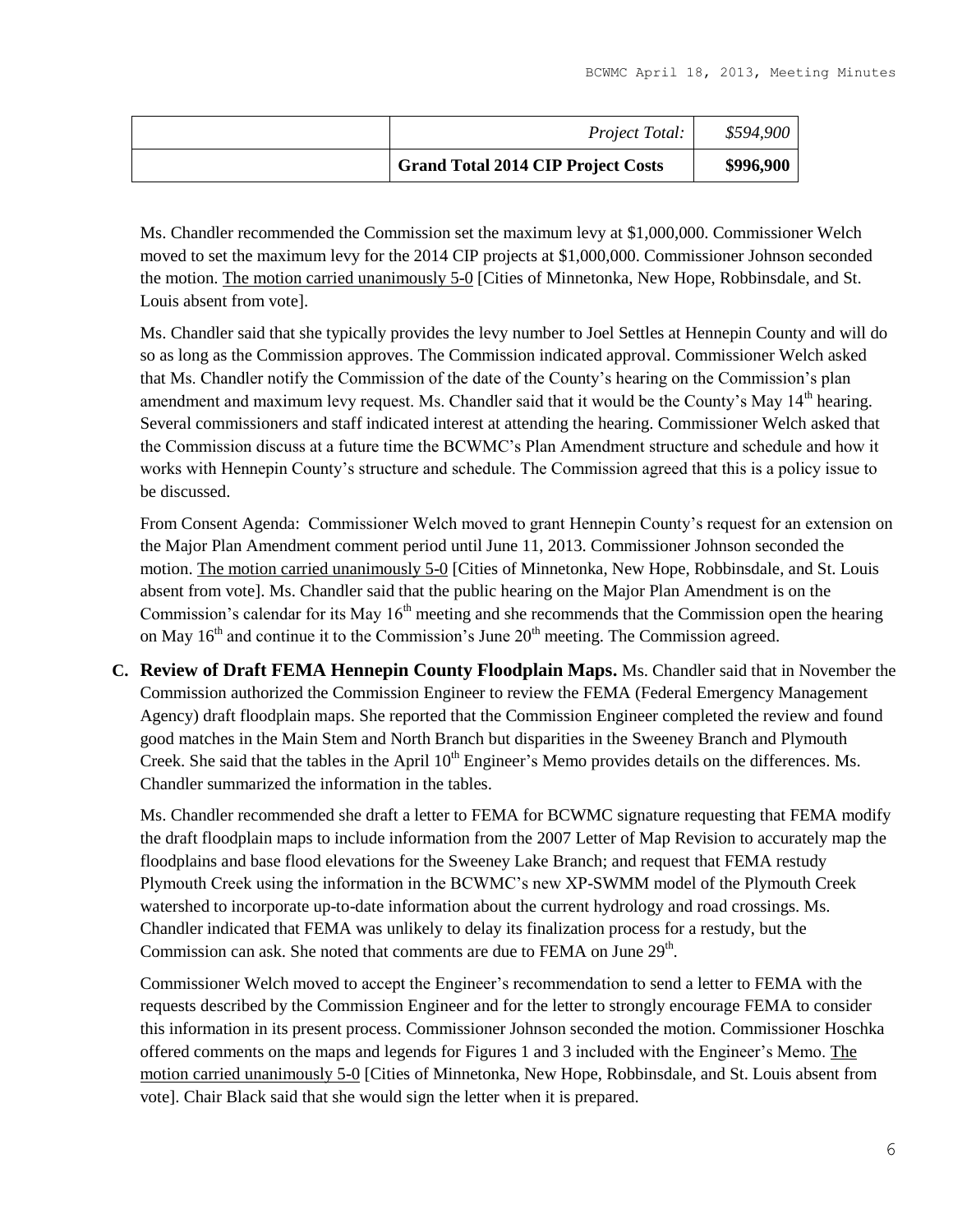- **D. Update on CAMP Volunteers.** Administrator Jester provided information on the CAMP volunteers for the 2013 season. She noted that the contract approved under today's Consent Agenda is for eight sites and she noted that there is funding for up to ten sites. She said that the contract can be amended if needed to add up to two additional monitoring sites. Administrator Jester said that a volunteer for Parkers Lake is still needed.
- **E. Update on Twin Lake Fishery Investigation.** Ms. Chandler reported that an investigation of the Twin Lake fishery had found that the most recent fish survey of Twin Lake, done in 1991 by the DNR, was actually a combined survey of Twin and Sweeney Lakes. She reported that Ms. Jester asked the DNR if it could do a fishery study of the lake and the DNR said it would not fit into its budget. Ms. Chandler said the Commission Engineer did talk to some residents and the The Minneapolis Park and Recreation Board and received some anecdotal information about pike and crappies but not carp. She said that due to the depth of the lake and its steep sides, Twin Lake isn't favorable habitat for carp. Ms. Chandler reported said that she does not think that carp are a big problem in Twin Lake. She said that through some work in Ramsey County, staff with Barr Engineering has been studying the impact of carp on the mixing depth in lakes. Ms. Chandler said that since carp dig up the bottom of lakes, the alum dosing would need to take that mixing effect into account. She summarized that the she did not find evidence that carp are a problem in Twin Lake but if the Commission wants to know more it would need to conduct a fish survey. There was a discussion about carp and techniques to locate carp in a lake such as releasing a tagged carp into the lake and tracking it.
- **F. Receive Update on Next Generation Plan Development.** Administrator Jester provided an update on the Plan Steering Committee's March 25<sup>th</sup> meeting and on the small group meetings that have taken place and that are coming up. She explained the Committee's interest in getting information from GTS for assistance with planning and executing the June  $13<sup>th</sup>$  Watershed Summit and commented that the organization worked with the City of Golden Valley on its Envision process. She provided information on the proposal that GTS submitted to the Commission. Administrator Jester said that the cost would be \$2,250 for the work as described in the proposal, which would include two GTS staff facilitating the Watershed Summit. She said that if the Commission wanted help planning the event but not using GTS to facilitate the Summit, the cost would be \$1,125 and the cost would be \$1,700 for GTS to provide one facilitator at the Summit.

Administrator Jester said that she liked GTS' ideas for the summit and recommends using GTS for the planning. She said that the issue of using internal vs external facilitators is really a Commission decision. Commissioner Welch moved to approve using GTS for help planning and facilitating the Watershed Summit at a cost not to exceed \$2,000. Commissioner Johnson seconded the motion. The motion carried unanimously 5-0 [Cities of Minnetonka, New Hope, Robbinsdale, and St. Louis absent from vote].